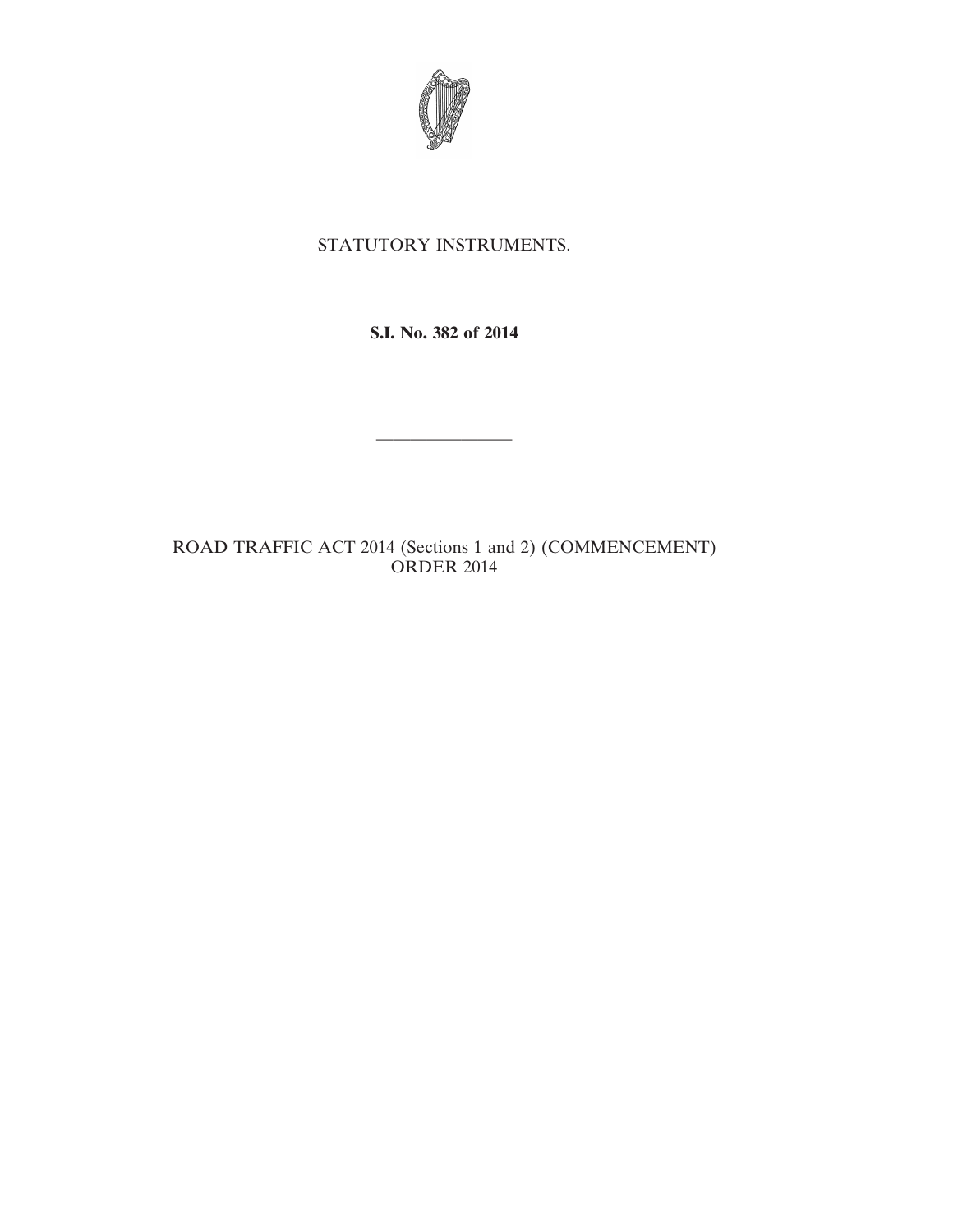## ROAD TRAFFIC ACT 2014 (Sections 1 and 2) (COMMENCEMENT) ORDER 2014

I, PASCHAL DONOHOE, Minister for Transport, Tourism and Sport, in exercise of the powers conferred on me by section 1(2) of the Road Traffic Act 2014 (No. 3 of 2014), hereby order as follows:

1. This Order may be cited as the Road Traffic Act 2014 (Sections 1 and 2) (Commencement) Order 2014.

2. The day fixed as the day on which sections 1 and 2 of the Road Traffic Act 2014 (No. 3 of 2014) come into operation is 8 August 2014.



GIVEN under my Official Seal, 7 August 2014.

> PASCHAL DONOHOE, Minister for Transport, Tourism and Sport.

*Notice of the making of this Statutory Instrument was published in "Iris Oifigiúil" of* 15*th August*, 2014.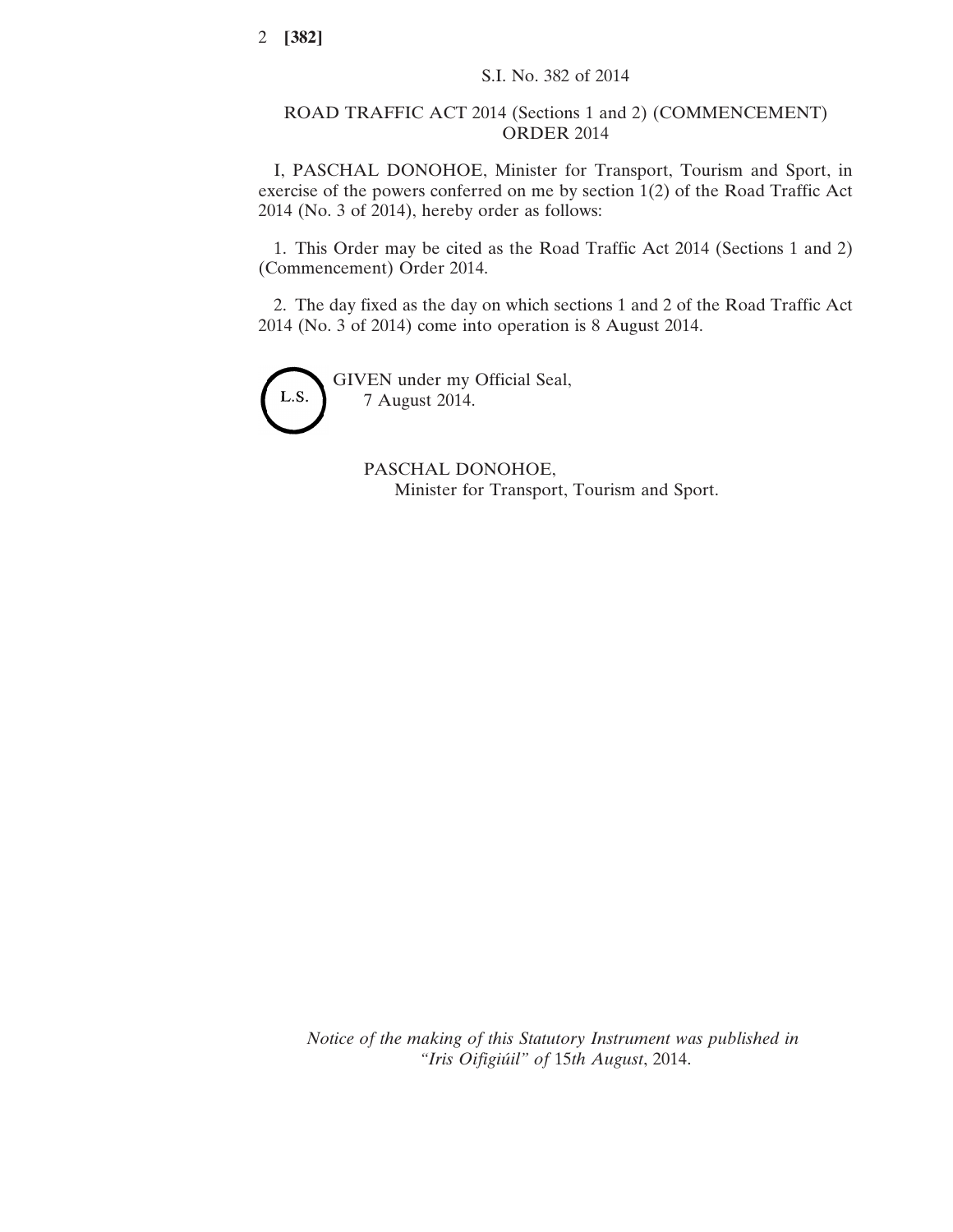**[382]** 3

## EXPLANATORY NOTE

*(This note is not part of the Instrument and does not purport to be a legal interpretation.)*

This Order brings into operation sections 1 and 2 of the Road Traffic Act 2014 (No. 3 of 2014) with effect from 8 August 2014.